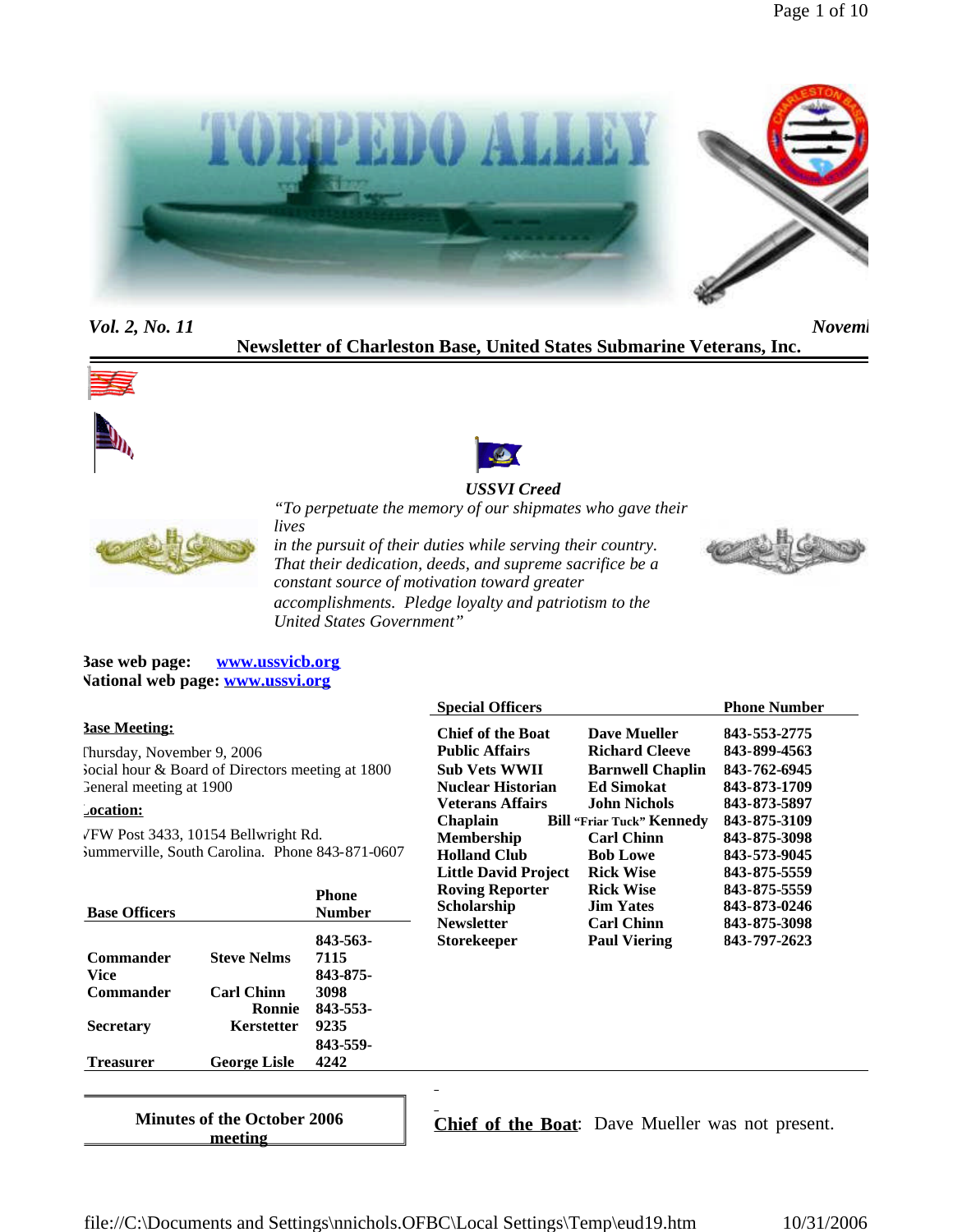**Dening Ceremony:** Base Commander, Steve Nelms was not present. Vice Commander Carl Chinn called the meeting to order. A quorum was present and the meeting was commenced at 1900.

**ntroductions**: Eight new persons were introduced: Mark Morgart, Daniel Tischler, Derek Haines, Donald Wolfe Jr., Robert Hubert, Steven Borgesen, Erik Carlson, and Mike Drentlaw. Welcome aboard.

**Treasurer:** George Lisle reported that there s money in the bank.

**Secretary:** Ronnie Kerstetter asked for a motion to approve the meeting minutes from ast month. A motion was made and econded; no discussion. Minutes approved.

**Storekeeper**: Paul Viering gave the torekeepers report. Paul asked that "if you ordered anything, pay for it, and pick it up".

**Chaplain**: Bill Kennedy was not present. Marty Sessler reported that Jim Yates is ecovering from multiple bypass heart surgery. Contact either Bill Kennedy or Marty Sessler for chaplain support.

**Public Affairs**: Richard Cleeve has added anuary, February, and March activity ictures to the website.

**kub Vets WWII**: Lee Allison shared the following article from the Polaris magazine under the heading Scholarship Fund Report:

*"Alan D. Swain, Linda Swain and brother and sister in memory and honor of Robert Swain Sr. SS(401) who passed away in Berkeley, CA. " We were fortunate and thankful to have members of the South Carolina Swamp Fox Chapter of Submarine Veterans WWll attending my father's funeral memorial service on 8 July in Santee, SC. Their presence honored my father and his service to a great nation".*

ly Maybie, Swamp Fox Chapter president, mentioned the Memorial Service by Kings Bay Subase and St. Mary's Submarine Museum. This will take place 1-4 NOV 2006. Sy has more information for anyone interested.

Carl Chinn reminded members of the Hog Roast on Saturday October 21st. Cost is five dollars a person. Your kids under 21 are free. We will start about 1300. Bring a covered dish (this can include anything that you wish to bring). RSVP the COB by phone or e-mail.

The Charleston Veterans' Parade will be Sunday, November 5th, 2006. Details to follow. Veterans' Day Ceremony at the Summerville County Building on 11 November. Set-up time is 0930.

**Base Commander**: Base Commander was not present. Two trailer axles without brakes are available to anyone interested. See Buddha for details. We are in need of the following donations: Gray paint and building insulation for the After Battery.

**District Four Report:** Jerry Stout discussed 3 items:

- 1. Voter turnout was less than 35% of all National USSVI members in the last National election.
- 2. District 4/6 convention for 2007 will be April 24- 28 in Daytona Beach, FL. WWll will not participate.
- 3. Opened a new Sub Vets base in Rustin, LA with 10 members.

# **Old Business**: Christmas Party

Carl Chinn and Paul Viering have been working on Christmas Party planning. Plans are to have everything catered. No one has to work; no one has to bring a dessert, or set up or anything. Saturday December 2nd is the date of the party. Social hour will start at 1700; dinner will be served at 1830. We can stay as long as we like up to midnight. This will be held in downtown Dorchester at a place called Gatherings. It will hold up to 300 people. Food is traditional Christmas fare. Please plan ahead, there will be no ticket sales at the door and no one admitted without a ticket. The deadline for purchasing tickets is November 9th. *Please* get your tickets early. Contact Carl Chinn or Paul Viering for more information and tickets.

**New Business**: Motion made to buy four new round 4-foot tables for use at functions. The total cost will be approximately \$400. Motion seconded and vote carried.

A motion was made and seconded to provide a Charleston Base Sub Vets ceiling tile for the VFW. Cost will be approximately \$35. Motion carried.

A motion made and seconded to provide automatic life membership to any member reaching the age of 75.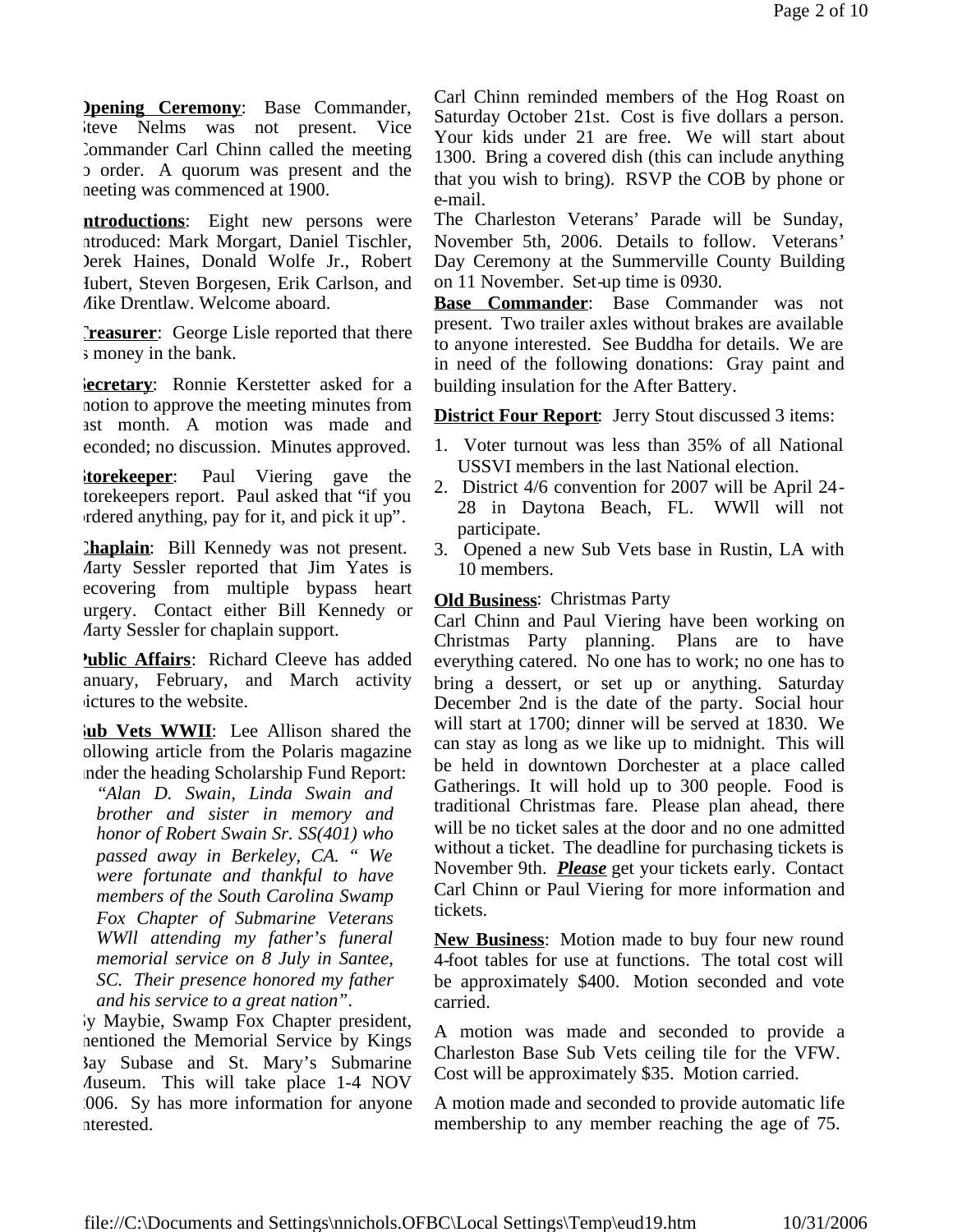**Veteran's Affairs**: John Nichols gave the atest on new VA information. There are many updates that are posted on our website which is of interest to veterans.

**Membership**: Carl Chinn reported that Charleston Base has 232 members as of onight. We are the fifth largest USSVI base in the number of members and growing. We are within 20 members of being the #3 largest base. Keep on ecruiting.

### **Nuclear Historian**: No report.

**Scholarship**: Jim Yates was not present. Carl Chinn announced that a hand made Afghan will be raffled out starting next meeting. The Afghan is red, white, and blue and was made by Clyde Peter's sistern-law.

**Fleet Reserve News**: Up and running in he new building. Meals Monday-Saturday nights and lunch Monday-Friday.

The motion was tabled for study by the board of directors to assess financial impact. The current cost for life membership for anyone over age 65 is \$100.

VFW Life memberships are \$80 through the end of this year then will go up to \$170.

The L. Mendle Rivers reunion will be held in May at the Mt. Pleasant Holiday Inn.

Trying to verify the notices for Ship Yard and Civil Service retirees' communication of class action law suit.

**Good Of The Order**: The depth charge drawing was held. The winner was Sy Mabie.

The Base Vice Commander adjourned meeting at 1945.

**\*\* End of the minutes for October 2006 \*\***

### **From the Base Commander**



The Hog Roast on 21 October was a great success! We had nearly 200 show and a good time was had by all. Thanks to everyone who helped in setting up, cooking, organizing and clean up. I can't thank each one ndividually because I'm sure someone would get missed, however, there are a few who need recognition. Thanks to Bill Freligh, Gloria Kratz, and Lois Sparks for all their hard work in getting the food line organized which made everything run very smoothly. Thanks to Iohn Paul Pardo, Richard Sparger and their assistants who did the cooking. Thanks to our bartenders also. Still looking for hard brass tubing. The requirements are:

1 ½" to 2" in diameter with a wall thickness of 1/16" or less. I need 5 pieces, each 4 to 6 feet long. Desire free or REALLY CHEAP! We're still in need of approximately 750 square feet of

#### **November Submarines Lost:**

| SS 226<br>November<br><b>USS</b> Corvina |
|------------------------------------------|
|                                          |
| SS 191<br><b>USS</b> Sculpin<br>November |
| <b>USS</b> Capelin<br>SS 289<br>November |
| SS 218<br><b>USS Albacore</b><br>Novemb  |
| SS 215<br><b>USS Growler</b><br>Novemb   |
| SS 277<br><b>USS</b> Scamp<br>Novemb     |

### **The Final Patrol**

Lord, this departed shipmate with dolphin *chest is part of an outfit known as the best. Make him welcome and take him by the hand. find without a doubt he was the best in all the* So, heavenly Father add his name to the roll of *departed shipmates still on patrol.* Let them know that we who survive will al *keep their memories alive.*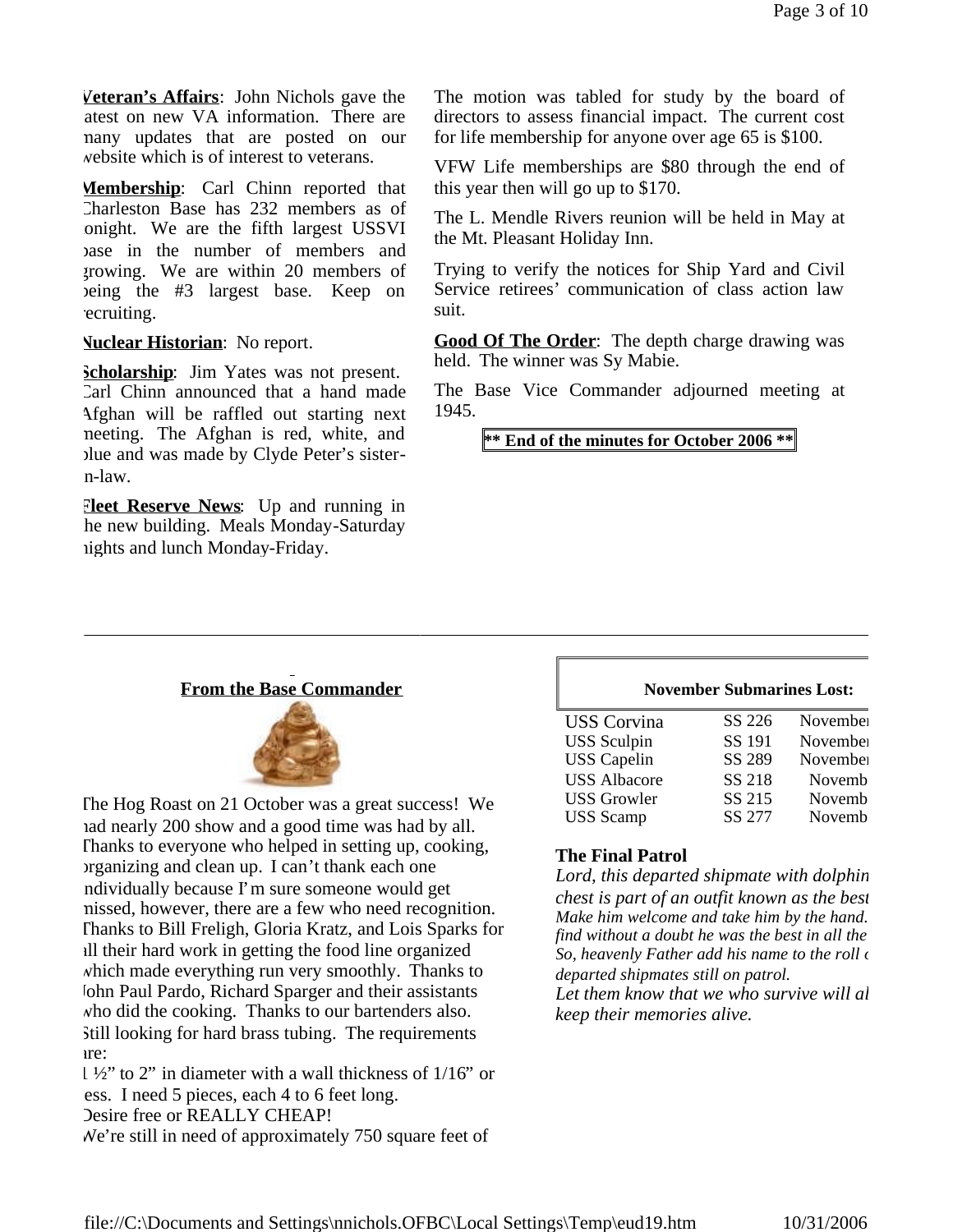nsulation for the ceiling of *The After Battery*.

# **\*\*November Happenings!\*\***

- November 5 Charleston Veterans Day Parade. Line up 1330, starts 1400
- November 9 Deadline to purchase Christmas Party tickets
- November 11 Walterboro Veterans Day Parade. Line up 0730, starts 0900
- November 30 Harleyville Christmas Parade. Line up 1700, starts 1900



| <b>Barnette</b> | <b>Buxton</b> | Campbell, G  | Chollet  |
|-----------------|---------------|--------------|----------|
| Dentzman        | Gallagher, R  | Kerstetter   | McKanna  |
| Miller          | Mueller       | <b>Munoz</b> | Narowski |
| <b>O'Brien</b>  | Pease         | Power        | Rader    |
| Seal            | Starland      | Stevenson    | Viering  |
| Wolfe           |               |              |          |

# **Membership and Dues Information:**

We're up to *239* members! We slipped a notch to number 6 in base size, but we are only 10 fewer than number 3. We can lo it! Keep on recruitin'!

Time to pay your 2007 dues. If you are unsure of what you owe (regular national or base) please ask me! See me at the meeting, e-mail or call.

Dues are payable **no later than** January 1, 2007. Remember…No regular meeting in December.

So far only 17 have paid for 2007. There are currently 149 members who still owe dues (local or local & national)! We dropped 8 members last year…let's not let that happen again! Pay early and don't get on the dink list! Annual dues are \$20 for National and \$15 for Charleston Base.

If you have any changes to your membership info (address, phone, e-mail, etc.) you can now make those changes directly on-line in the Sub Vets national database. If you make changes, please let me know at **chasbasemembernews@sc.rr.com** or **carlc@sc.rr.com** or call 875-3098. This is so we can keep our local information current and accurate. If you want, I can make the changes for you...just let me know.

# **Membership Drive**



# **From the Storekeeper**

I have in stock the 2007 USSVI Calend each. The theme this year is "Transitions of the Diesels and the first of the Nucs.

If you have ordered anything, check with if it has come in and then pay for and pick

# **Christmas Party 2006**



- When: December 2<sup>nd</sup>
- Place: Gatherings in Dorchester, SC
- Time: 1700 Cocktails, 1830 Dinner
- Dress: Casual
- Cost: \$5 each for Charleston Base men guest (wife, girlfriend, etc.) \$10 each for any other non-member

| Catered meal<br>liquor | Soft drinks, beer,  |
|------------------------|---------------------|
| Door Prizes            | Depth Charge draw   |
| Ample parking          | Beautiful country s |

Tickets are available from either Paul V Carl Chinn. Ticket purchase deadline November 9<sup>th</sup> meeting. If at all post tickets before the deadline.

**\*\*\*\*\*\*\*\*\*\*\*\*\*\*\*\*\*\*\*\*\*\*\*\*\*\*\*\*\*\*\*\***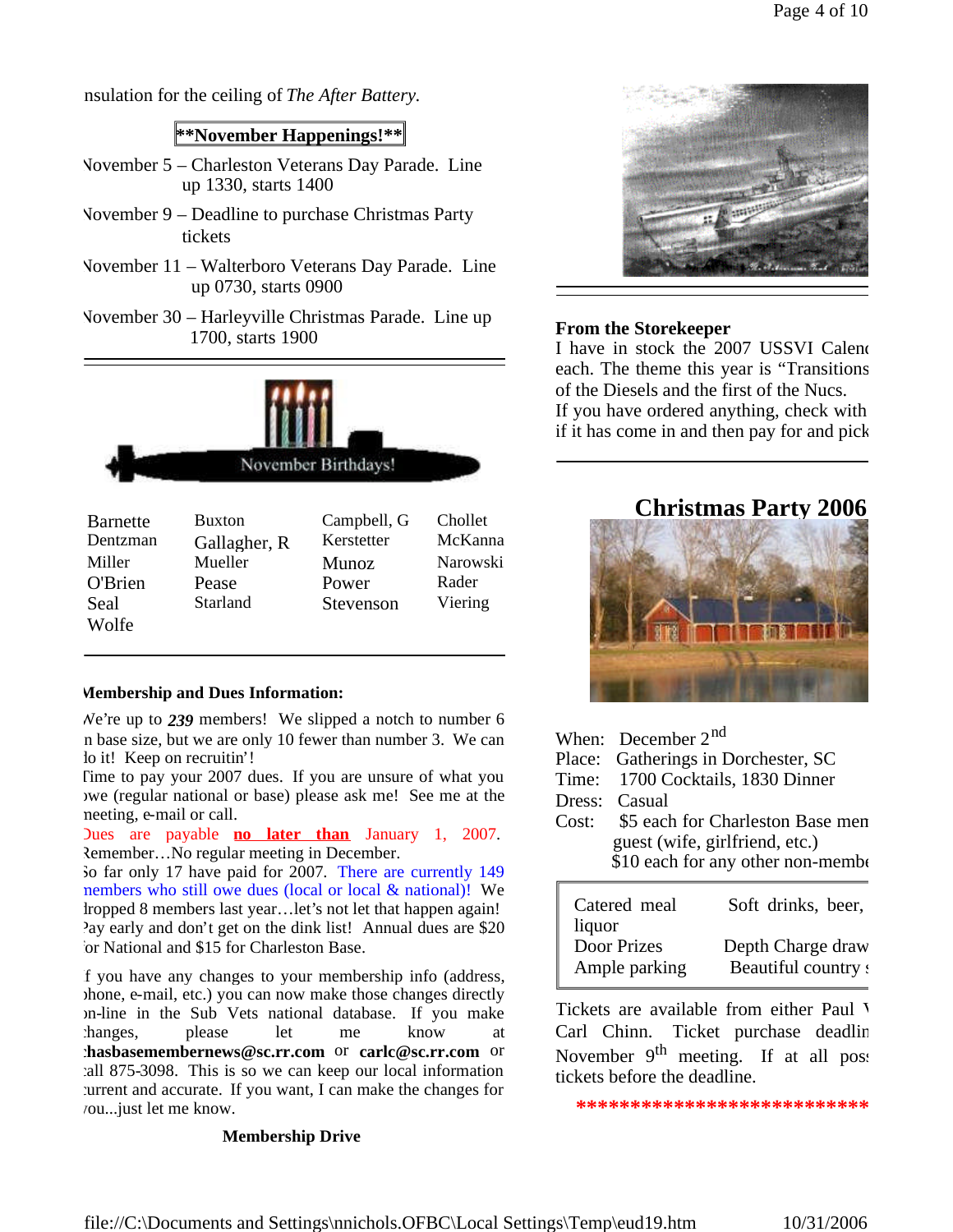

**Target:** *New Members*

Starting immediately is a membership drive for 2007. We have the potential of becoming the second largest base in the country with just a little bit of work. It will be easy to be number 3 'cause we're only 10 behind them. Who knows, we might someday surpass Groton Base!

Here's the deal: Recruit as many new members as you can. The guy who recruits the most new members before 1 April 2007 will get 2 years Charleston Base membership dues paid. If that guy is already a Charleston Base Life member he will get \$30 cash. In case of a tie, there will be a random drawing for the winner. Make sure that you let me know when you recruit a new guy, if he joins you get credit and I can track the numbers.

Carl

### **From the PAO**

Keep watching the photos on the web site for updates as well as the flash news items. I'll put a group of pictures from April thru July on the TV at our next meeting.

### **Terminology Trivia**

### *Bully Boys*

Bully boys, a term prominent in Navy shanties and poems, means in its strictest sense, "beef eating Sailors." Sailors of the Colonial Navy had a daily menu of an amazingly elastic substance called bully beef, actually beef jerky. The term appeared so frequently on the messdeck that it naturally lent its name to the sailors who had to eat it. As an indication of the beef's texture and chewability, it was also called "salt junk," alluding o the rope yarn used for caulking the ship's seams.

### *Carry On*

In the days of sail, the Officer of the Deck kept a weather eye constantly on the slightest change in wind, so sails could be reefed or added as necessary to ensure he fastest headway. Whenever a good breeze came along, the order to "carry on" would be given. It meant to hoist every bit of canvas the yards could carry. Pity he poor Sailor whose weather eye failed him and the ship was caught partially reefed when a good breeze arrived.

Through the centuries the term's connotation has changed somewhat. Today, the Bluejackets' Manual





PLEASE plan early and buy your tickets  $\epsilon$ Don't lose your tickets...tickets are required entry and will also be used for the d drawings.

If you need a map, see Paul or Carl.



# **Veterans Pride**

A Message from Secretary of Veterans Af R. James Nicholson

America's veterans are the face of Americ come from all walks of life, all ages, all et They served our Nation honorably and we honor that service, but how do we honor the veteran – the individual who put on the unit and gave his or her all for our country? Last spring I had the privilege of attending ANZAC (Australian and New Zealand Ar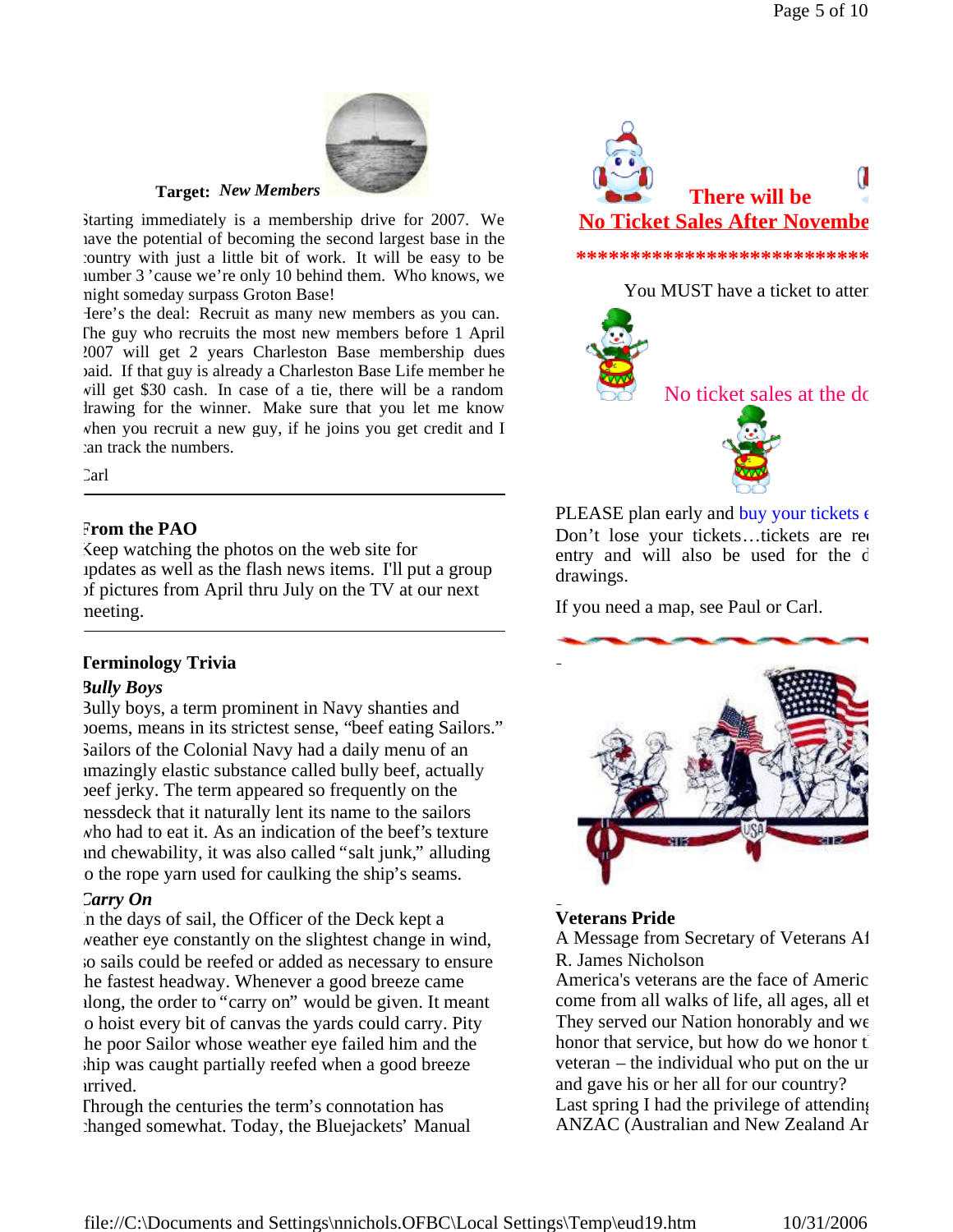defines "carry on" as an order to resume work -- work not so grueling as two centuries ago.

# **USS Hyman G. Rickover Returns From Final Deployment**

NORFOLK, Va. (NNS) -- Amid the cheers of joy there was sadness as members of USS Hyman G. Rickover (SSN 709) returned home to Norfolk Naval Station, after completing the ship's final deployment, Oct. 11. Scheduled to be inactivated in a ceremony Dec. 14, the end of this deployment marks the last homecoming after 22 years of successful service.

The ship's sponsor, and widow of Adm. Rickover (for whom the submarine is named), retired Cmdr. Eleonore Rickover, was on hand to welcome the ship home for the ast time.

"This homecoming is happy and sad. I'm sure Hyman would have liked to see the submarine stay in service onger," said Mrs. Rickover.

However, even after the submarine which carries Adm. Rickover's name is inactivated, the name Hyman G. Rickover will carry on within the navy's nuclear propulsion program.

"Once the ship's decommissioned, the Rickover name will remain with us. Adm. Rickover will always be considered the father of the nuclear navy and be a part of every nuclear-powered submarine," said Rickover's Commanding Officer, Cmdr. Robert Cosgriff. Submarines like Hyman G. Rickover, and other Los Angeles-class submarines, have comprised the front line of defense for the United States for decades, and Cosgriff is proud of the crew's final deployment. "We were out for a long time, from Norway...to Spain and the crew did a great job," said Cosgriff. "I would ike to think Adm. Rickover would be proud." Surpassing the underwater capabilities of any class of ship before her commissioning, the Rickover crew demonstrated the flexibility of the fast-attack submarine, by conducting stealth, endurance and agility operations for the last six months in support of the global war on errorism and maritime security operations. During the North Atlantic deployment, Rickover made port visits to Haakonsvern, Norway; Faslane, Scotland; and Rota, Spain. Rickover is 360 feet long, displaces 6,900 tons of water, and can travel in excess of 25 knots.

# **Things We Already Knew…**

A Soldier, a Sailor, an Airman and a Marine got into an argument about which branch of the service was "The Best." The arguing became so heated the four service men failed to see an oncoming truck. They were run

Corps) Day ceremonies in Sydney, Austral ANZAC Day is the most important nation in Australia, a combination of Memorial I Veterans Day.

It was established to commemorate the mo-8,000 Australians killed in the battle of  $G_i$ World War I, and now honors all Australi New Zealand veterans.

One of the things that stood out during the ceremonies was how all of the veterans an surviving family members wore their med campaign ribbons. It focused public pride attention on those veterans as individuals personal histories of service and sacrifice common good.

That is why I am calling on America's vet wear their military medals this Veterans  $\Gamma$ November 11, 2006. Wearing their meda demonstrate the deep pride our veterans h their military service and bring Veterans I to all American citizens.

Veterans, wear your pride on your left sid Veterans Day! Let America know who you what you did for freedom.

# **Disappointed & Mad As Hell CPO**

I found your 27 Aug 06 article titled "Chief Selectees in Europe to take academy's first in Stars and Stripes, European edition, disappointing and offensive. I attached it case you need a reference.

First, I'd like to point out that the proper ti service song is "Anchors Aweigh", not "A Away". If an anchor goes away, it's a bad We at sea understand that.

Second, why focus the quotes on personnel have yet to actually wear khakis and anch selectees you quoted seemed sadly misgui especially the selectee who believed he'd l well-rounded and "better equipped" for the simply because of a classroom CPO Acad How would he know? Has he walked the Navy CPO yet?

Your article portrayed CPOs, via quotes,  $\epsilon$ screamers, and "do as I say, not as I do"  $S$ How could you be so irresponsible as to  $p$ article that degrades the thousands of exce gifted, committed, and professional leader the hundreds of CPO Messes worldwide? I'd also like to know if you had any insight work each CPO Mess puts into each CPO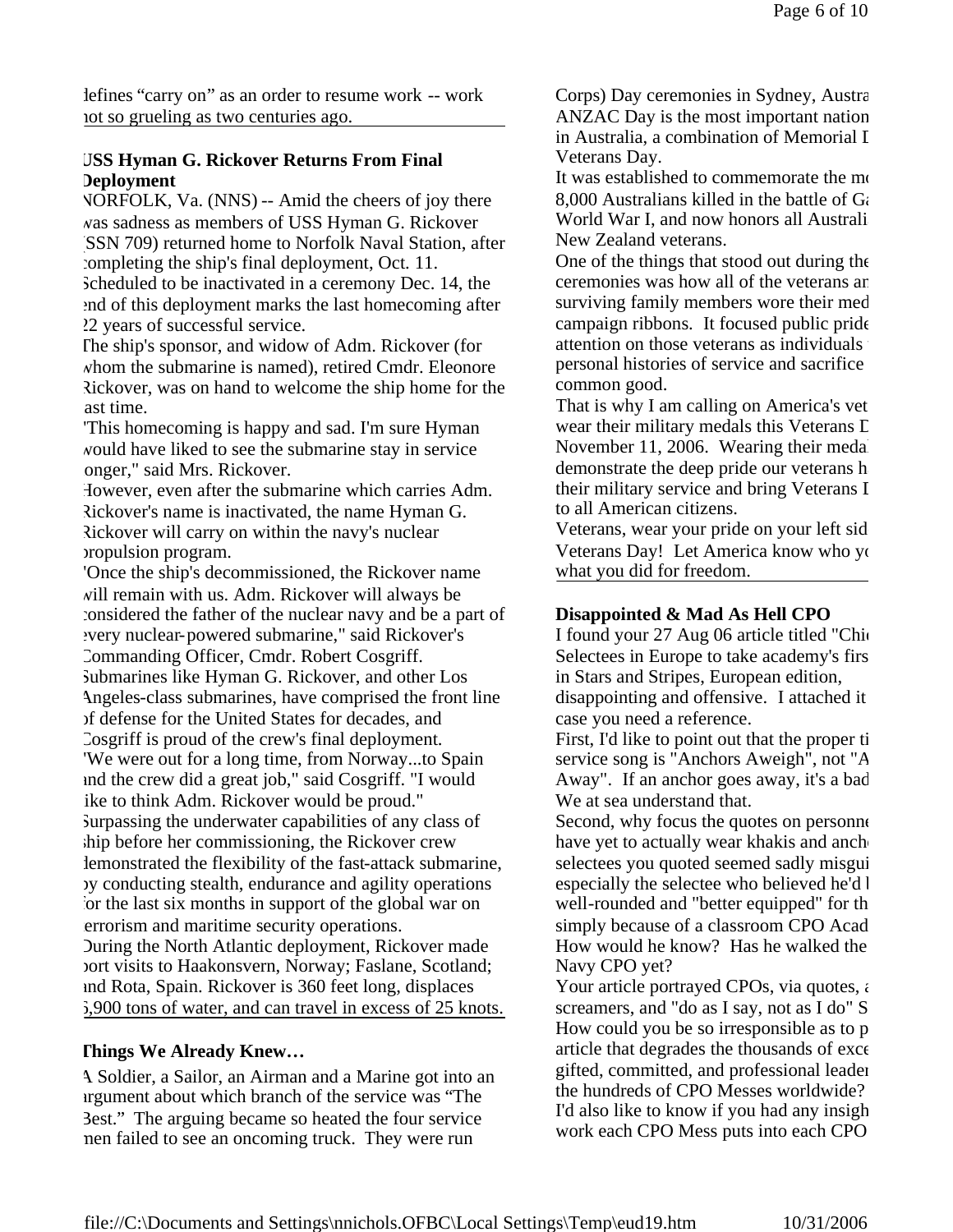over by the truck and killed instantly.

Soon, the four servicemen found themselves at the Pearly Gates of Heaven. There, they met Saint Peter and decided that only he could be the ultimate source of ruth and honesty. So, the four servicemen asked him, "Saint Peter, which branch of the United States Armed Forces is the best?"

Saint Peter replied, "I can't answer that. However, I will ask God what He thinks the next time I see Him. Meanwhile, thank you for your service on Earth and welcome to Heaven."

Some time later the four servicemen see Saint Peter and remind him of the question they had asked when first entering Heaven.

The four servicemen asked Saint Peter if he was able to ind the answer.

Suddenly, a sparkling white dove lands on Saint Peter's shoulder. In the dove's beak is a note glistening with gold dust. Saint Peter opens the note, trumpets blare, gold dust drifts into the air, harps play crescendos and Saint Peter begins to read the note aloud to the four servicemen:

MEMORANDUM FROM THE DESK OF THE ALMIGHTY ONE

TO: All Former Soldiers, Sailors, Airmen, and Marines

SUBJECT: Which Military Service Is the Best

1. All branches of the United States Armed Forces are honorable and noble.

2. Each serves America well and with distinction.

3. Being a serviceman in the United States military represents a great honor warranting special respect, ribute, and dedication from your fellow man.

4. Always be proud of that.

Sincerely, GOD MCPO (SS), U.S. Navy (Retired) Season every year. Did you know that CI Messes actually have classroom curricula already? Did you realize that we sit down prospective CPOs, and conduct formal cla ranging from evaluation report writing, to counseling, to career development boards. uniform standards, to physical fitness and nutrition? Did you know we already use  $\mu$ scenarios, such as "moral dilemmas" and ' would you handle this" seminars, to help prospective CPOs prepare for the greater l responsibility, authority, and accountability will have as Chiefs? Do you not believe that form of CPO

Hopefully, the days of Chiefs interacting 1 face will never be "long gone". A thumbsad replacement for a CPO Mess, and even asymmetrical war fighting environment, v two Navy Chiefs exist in the same area, there exists in the same area, there exists u a CPO Mess.

Your article mentioned this is the first time years that "chief's transition has gone through change". That statement is simply not true. training is in a continual state of change,  $\epsilon$ always will be. There was a time when C Initiations evolved into drunken, pornographic, Fear Factor-type eating contests. That wa brief period in our history. In fact, our tra transition seasons have evolved back to m the "old" traditions, such as a genuine "charge book", in which each prospective CPO request written advice and counsel from as many or she can find, gleaning their insight to  $h$ them to be better Chiefs.

Chief Petty Officers of yesterday and toda had many duties and responsibilities. One great duties is that we are caretakers of na heritage, and stewards of our traditions. I mantle of responsibility we enthusiasticall embrace, with both arms, with a firm and determination. Your article boiled CPOs group of has-beens who need to change. ' need to change, we want to change. We a want to be better. We want to leave behind legacy of professionalism and esprit-de-corunrivaled by any armed force. We want to the U.S. Navy run with both efficiency and effectiveness, but all the while remembering who have gone before us.

I am humbled to be among the ranks of some finest people I've known in my lifetime w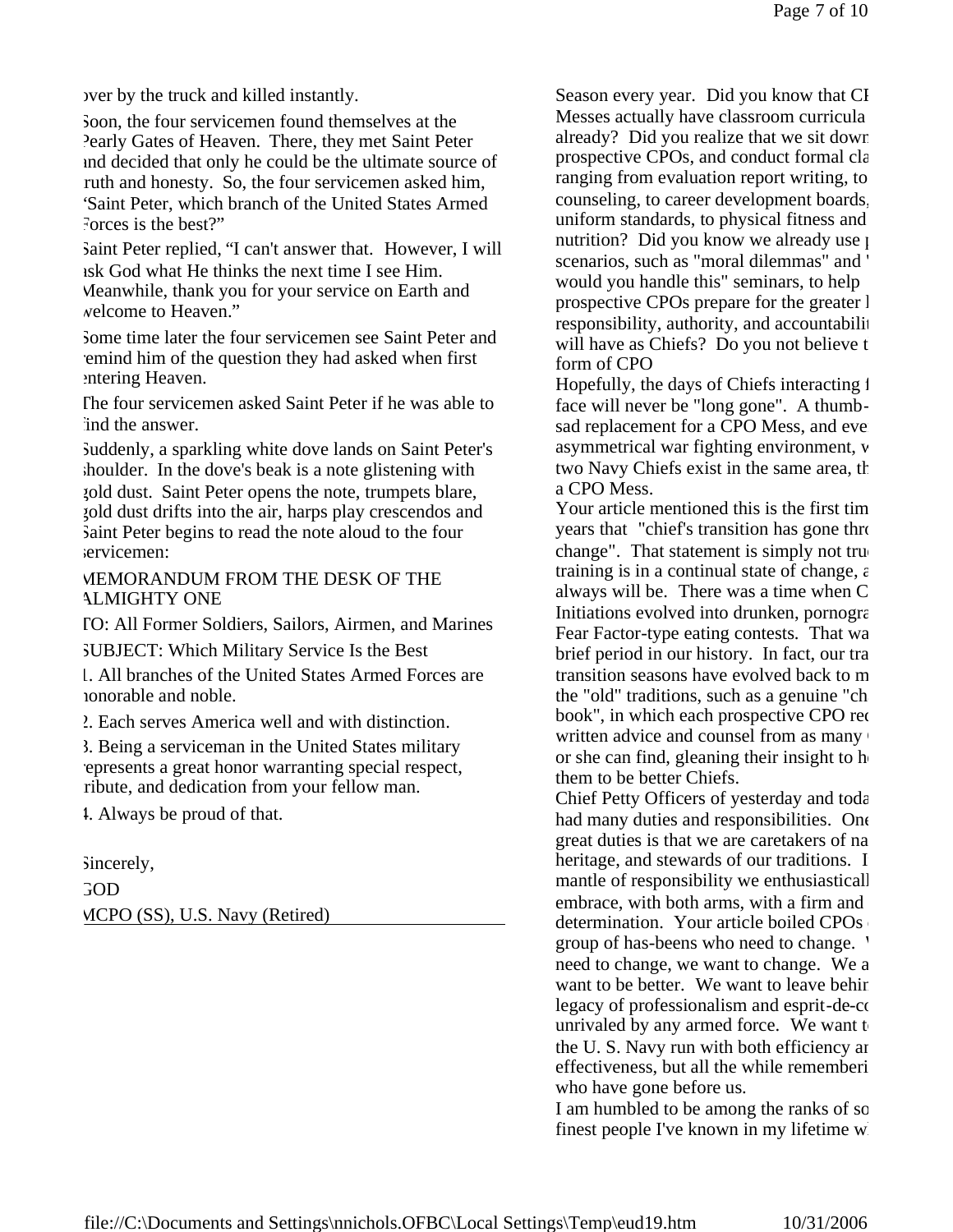

been positively affected by the CPO transitiontraining long before "CPO Academy". The time an article must be written about it, I recommend you speak to some of us, do y homework, and present a professional pied reporting that will not denigrate, but enlight

CMDCM(SW/FMF) Dan Whiting Command Master Chief USS ELROD (FFG 55) "War Ready to Preserve Peace"

## *Here's the article:*

Chief selectees in Europe to take academy classes New transition process an indicator of CP changing role By Sandra Jontz Stars and Stripes European edition, Sunda 27, 2006

Sandra Jontz & Petty Officer 1st Class Ki and her fellow chief petty officer selectees Support Activity Naples, Italy, practice single "Anchors Away" for the much-anticipated ceremony Sept. 15.

And they're more than OK with that.

"We're moving along in the  $21st$  century, have to be changing with the times, even in very traditional process," said Kim Roman weeks into her transition from an E-6 to a Navy's coveted rank of chief petty officer. "I'm in the first class of the new CPO Aca a plank owner," beamed the 35-year-old I with the Regional Legal Service Office in Italy.

This year, of the  $19,870$  petty officers first Navywide eligible for promotion,  $4,744$  w selected.

Now, many of them and other sailors worldwide will be watching the roughly 100 sailors in European theater to see whether the new  $\mathfrak C$ Academy concept makes the grade. If it  $d_1$ commands might join in.

"Any time you're the first in something, it deal," said selectee Adam Dye, 28, a cryptological technician technical assigned to the Navy' Fleet in Naples. "We're going to be more v rounded, better equipped to handle the everchanging missions before us."

On Monday, for the first time in the rank's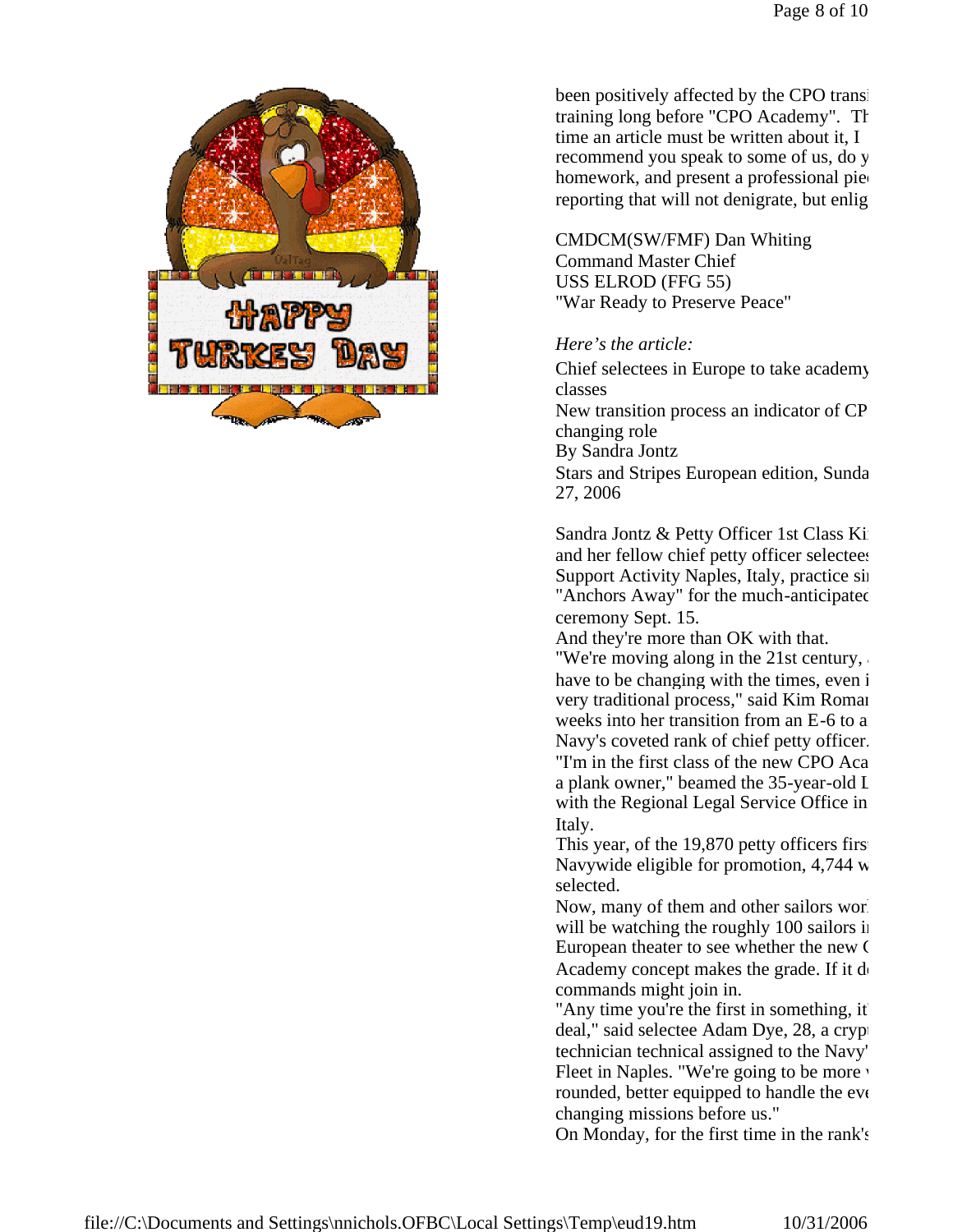than 100-year history, newly selected chief officers will be going to school - a formal structured, sitting-in-a-classroom school. It's a stark contrast to the transitions of yesterin which students studied on their own.

The curriculum will cover subjects ranging war fighting to nutrition. Much of it will be well been computerized for quick reference.

Master Chief Petty Officer Anthony Evan fleet master chief for U.S. Naval Forces E Fleet, said in these days of asymmetrical  $\nu$ fighting, the days in which a chief could  $g$ group of other chiefs in person for advice gone.

"Now they'll have that thumb-drive in their pocket and will be connected to the Navy' mess from anywhere in the world," he said Up until now, the first three weeks of the  $\frac{1}{1}$ from petty officer first class to chief has  $r<sub>i</sub>$ relatively the same for this year's batch of in Europe: an icebreaker to introduce your family to the chief's mess; daily, group ph training as the sun comes up; study groups uniform shopping spree; and chorus practi prepare for renditions of "Anchors Away" pinning ceremony on Sept. 15. The new c mark a change.

The introduction of the academy is not the time in the rank's 114 years of existence that chief's transition has gone through change. decades, it was called an "initiation," but  $s$ years ago, Navy leaders directed a change term that connoted drunkenness and prank being chief is serious business.

Young sailors like the academy concept.

"We like the idea that it's going to change." reason is because now, they want smarter, louder," said Petty Officer 3rd Class Shau ---who owns this one???

"Anybody can yell at people all day or use discipline as fear. But now, they're asking chiefs, the new chiefs, to educate sailors and bebetter role models, and that is going to change the the image of the chief's mess forever.

"Somehow, 'Ask the chief' doesn't mean w used to, when the chiefs knew everything, year-old sailor said. "A lot of chiefs today more into discipline than training. 'Do it be said so.'

"Now, it'll be like the old days. 'Do it because so, and I'll show you how to do it.' "